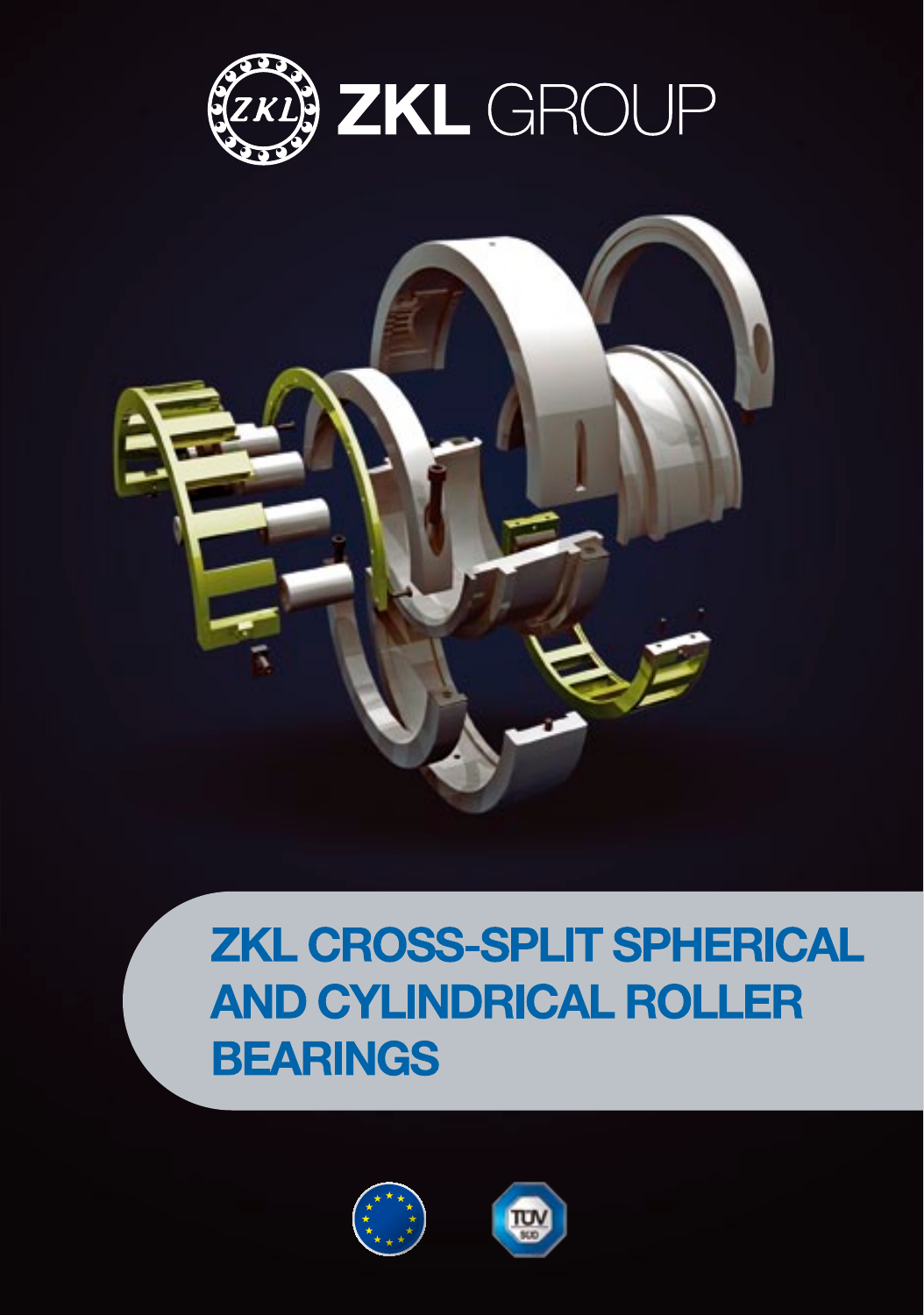



## ZKL Cross-Split Spherical and Cylindrical Roller Bearings

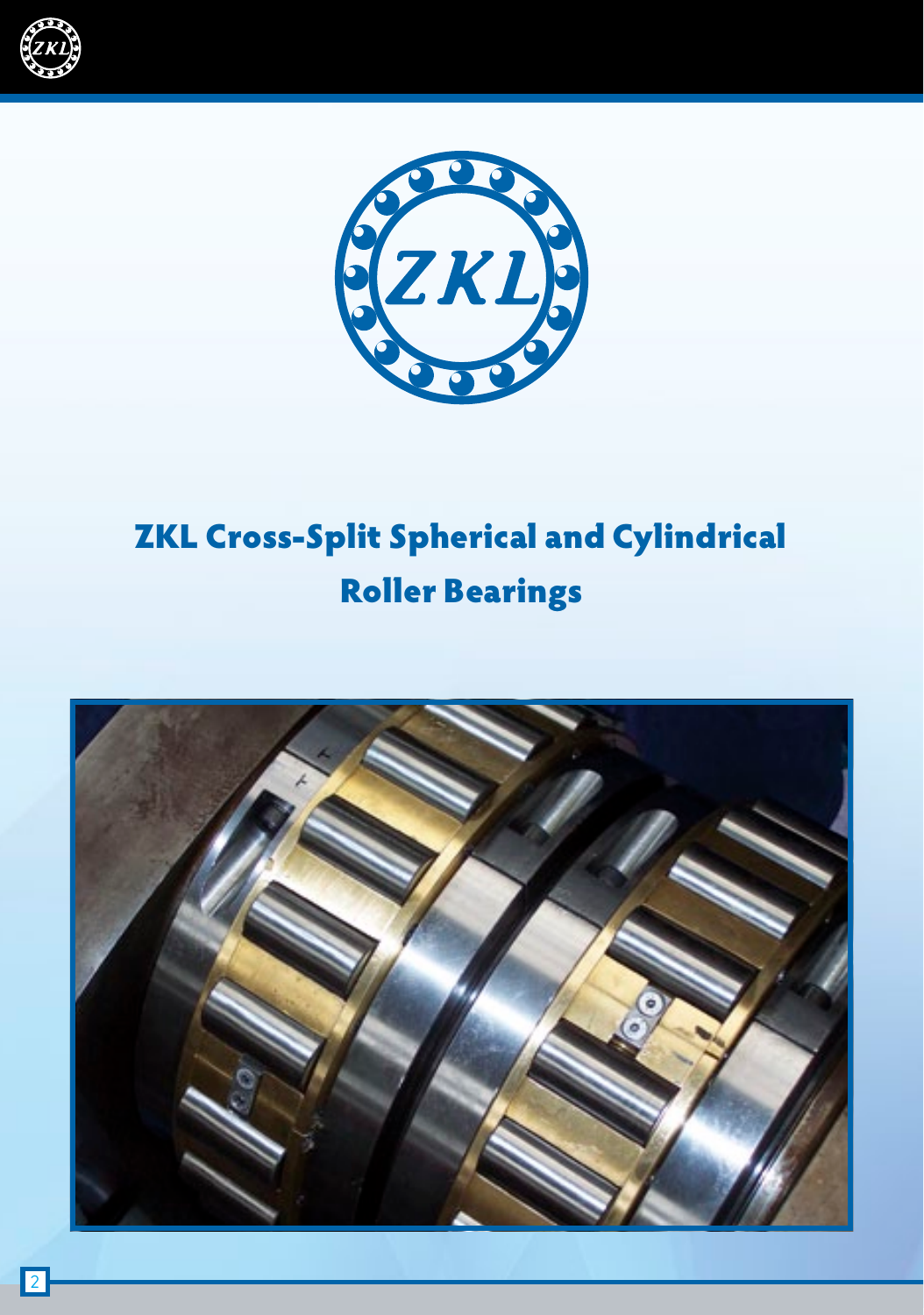



### ZKL Cross-Split Spherical and Cylindrical Roller Bearings

ZKL Group manufactures and sells a wide assortment of rolling bearings for all sorts of use. ZKL bearings are being applied in heavy and mining industries and in many other industrial sectors as well as in agriculture. Specific attention in our company today is particularly being paid to special rolling bearings for segments of heavy industry. They are the split roller bearings the design and production technology of which have been tested in ZKL for outer diameters up to 900 mm in respect of special cylindrical roller bearings and for outer diameters up to 1 600 mm of spherical roller bearings. The product line of these bearings is being unceasingly broadened and ranks ZKL among world foremost manufacturers.

The use of cross-split bearings turns to advantage namely in conditions where axial installation of a bearing becomes impossible. This relates for example to multiple-bearing shafts, crankshafts, long transmission shafting or for events where bearing installation would be exceedingly time consuming and a longer machinery downtime would cause great operation losses.

The mostly used cross-split bearings worldwide are single row cylindrical and double row spherical roller bearings. Both these design groups are included in production program of ZKL. The parts of these bearings (outer ring, inner ring as well as the cage for centering the rolling elements) are split in radial sense. Most cages are made of massive brass. Connection of two halves of cage is made in a manner to withstand dynamic loads exerted on it during operation. The two halves of inner ring are positioned on the shaft by means of locating rings provided with threaded joint secured against loosening. The dividing joint between the outer ring halves can be vertical to ring face, while the inner ring dividing level is designed inclined at an angle to eliminate shocks in rolling of elements at loaded area of split surface edge.





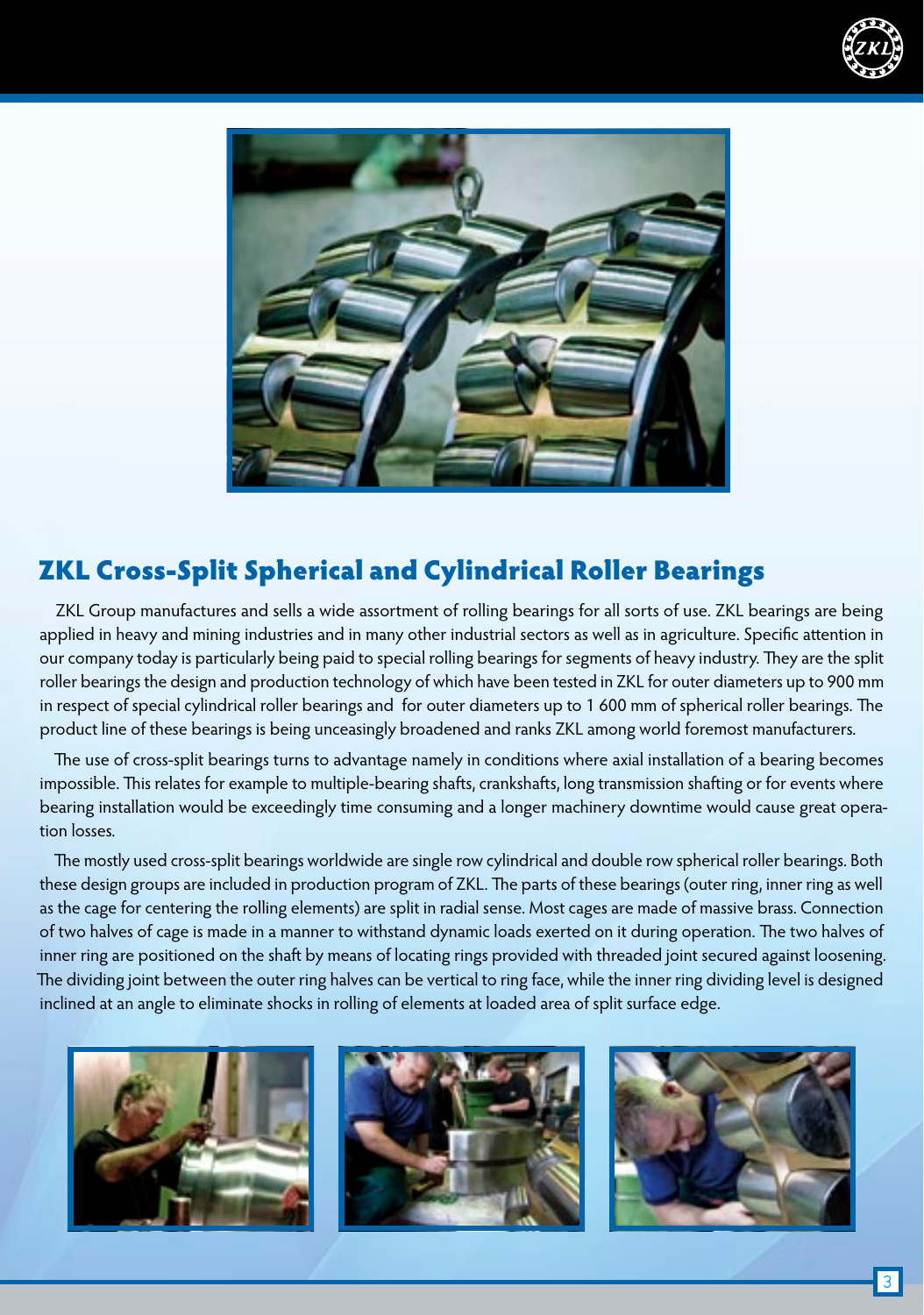



The next review describes some of industrial installations where these ZKL bearings can be found. **The mining industry** belongs first of all among principal users. Application of bearings comprises the sphere of mining machines and machines for rock processing, sorting and purging. These bearings are also successfully applied in mountings of large fans and blowers, feeders and conveyors. Mounting of a mining machine capacious impeller on two cross-split double row spherical roller bearings meeting extraordinary requirements of the user for service life as well as reliability owing to difficult and costly installation has become a significant reference of ZKL. This sector is closely connected with **metallurgy and steel industry**. Even in this field ZKL split bearings find their use in installations of coal crushers, conveyors, rolling mills drives or in cranes and bucket elevators. ZKL split cylindrical roller bearings were also used in mounting of crankshaft of pilger mill for production of seamless pipes. Other spheres for application of split bearings are conveying systems and ball crushers in power engineering and paper industry or vessels shafts and transmissions as well as crushers and driers in cement mills.

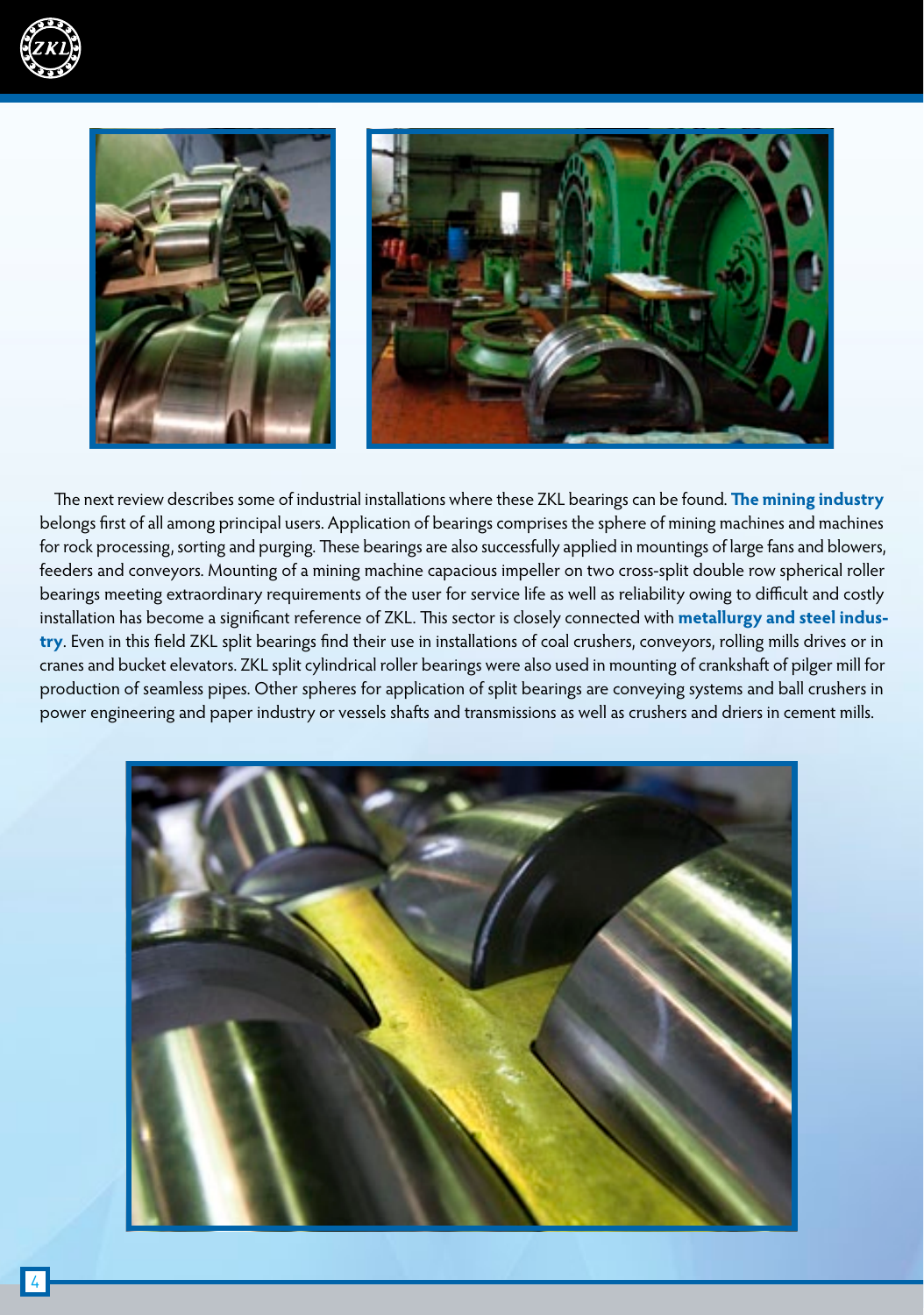



#### Dimensional Range of Split Cylindrical and Spherical Roller Bearings

The dimensions of special split roller bearings range from diameter of inner ring bore  $d = 150$  mm to 1 200 mm and to outer ring diameter of 1600 mm.

ZKL split cylindrical roller bearings are available in execution capable to accommodate external loads both in radial and axial directions (NU and N prefix) or in radial direction only.

Split spherical roller bearings of ZKL make are capable to accommodate primarily external radial loads and partially axial loads in both directions as well.

Split cylindrical and spherical roller bearings are made in execution with locating rings in peripheral grooves of inner rings. The threaded joints of split rings are connected by special bolts and the manufacturer specifies tightening torque magnitudes for individual dimensions.

#### Mounting of Bearings

For mounting of bearings with split rings we anticipate use of fit to shaft in h6, h7, h9 values.

Shape allowances of seating surfaces can be used up to 50% of fitting tolerance, generally the seating surfaces accuracy is required to be in IT6. Before installing bearings in seating we recommend to finely smear the seating surfaces by mounting paste to minimize occurrence of contact corrosion.

It is advisable to appoint skilled and purpose-trained personnel tobearing mounting.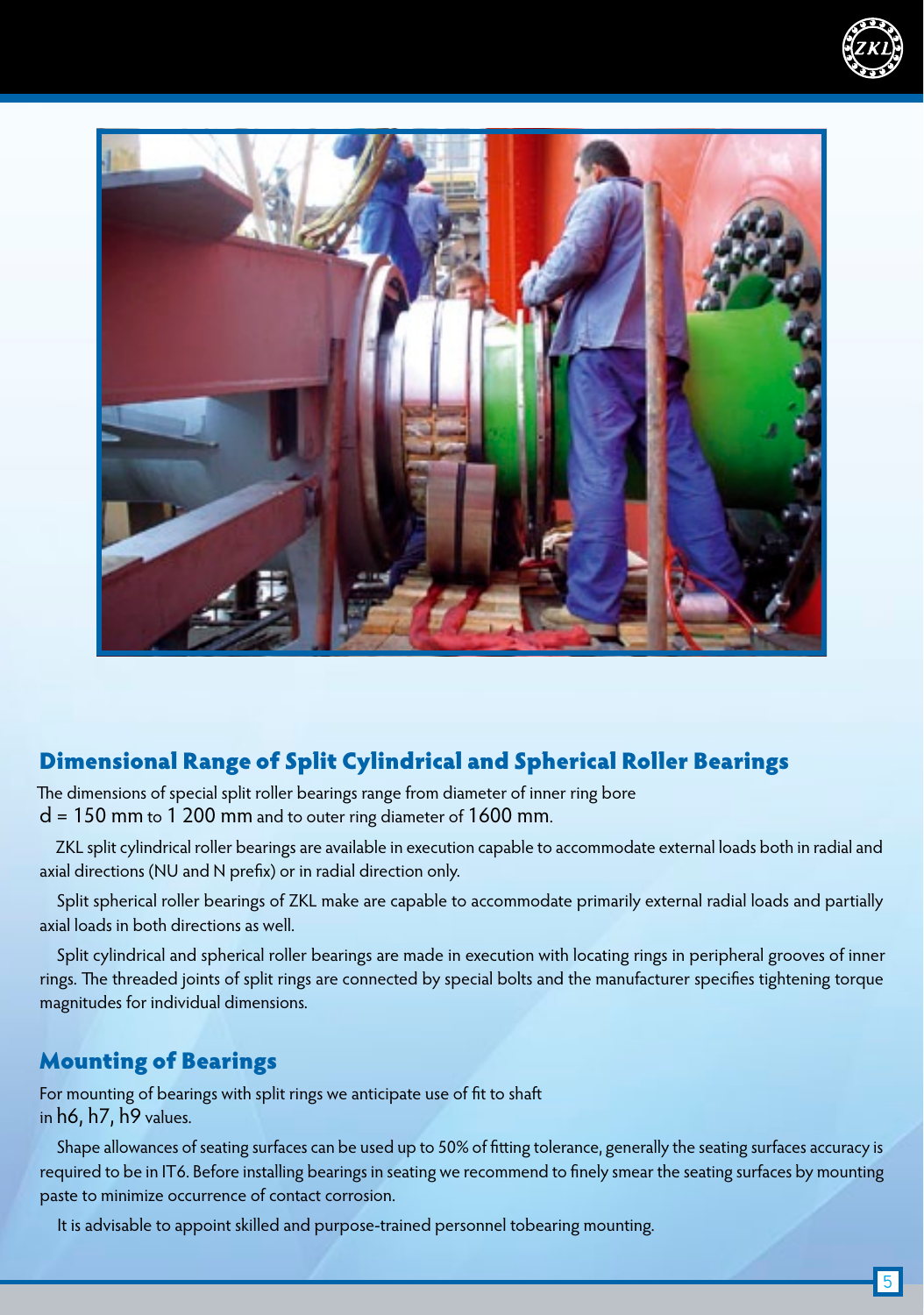



#### Calculating Service Life of Split Bearings in Mountings

Basic dynamic load rating of bearings is calculated according to ISO 281 standard, static load rating in conformity with ISO 76.

For calculation of bearings service life use the following equation:

 $L_h = a_1.a_2.a_3$ .  $(C_r/P_{ekv.})^{3,33}$ . 16666/n

- 
- where is  $a_1$  reliability coefficient
	- $a_2$  material quality coefficient
	- a<sub>3</sub> operating conditions coefficient

The minimum value of external loads should be consulted with manufacturer and his Technical Consulting Services. At minimum loads slippage of rolling elements in contact may occur and for reduction of these slippages optimal radial clearance should be selected.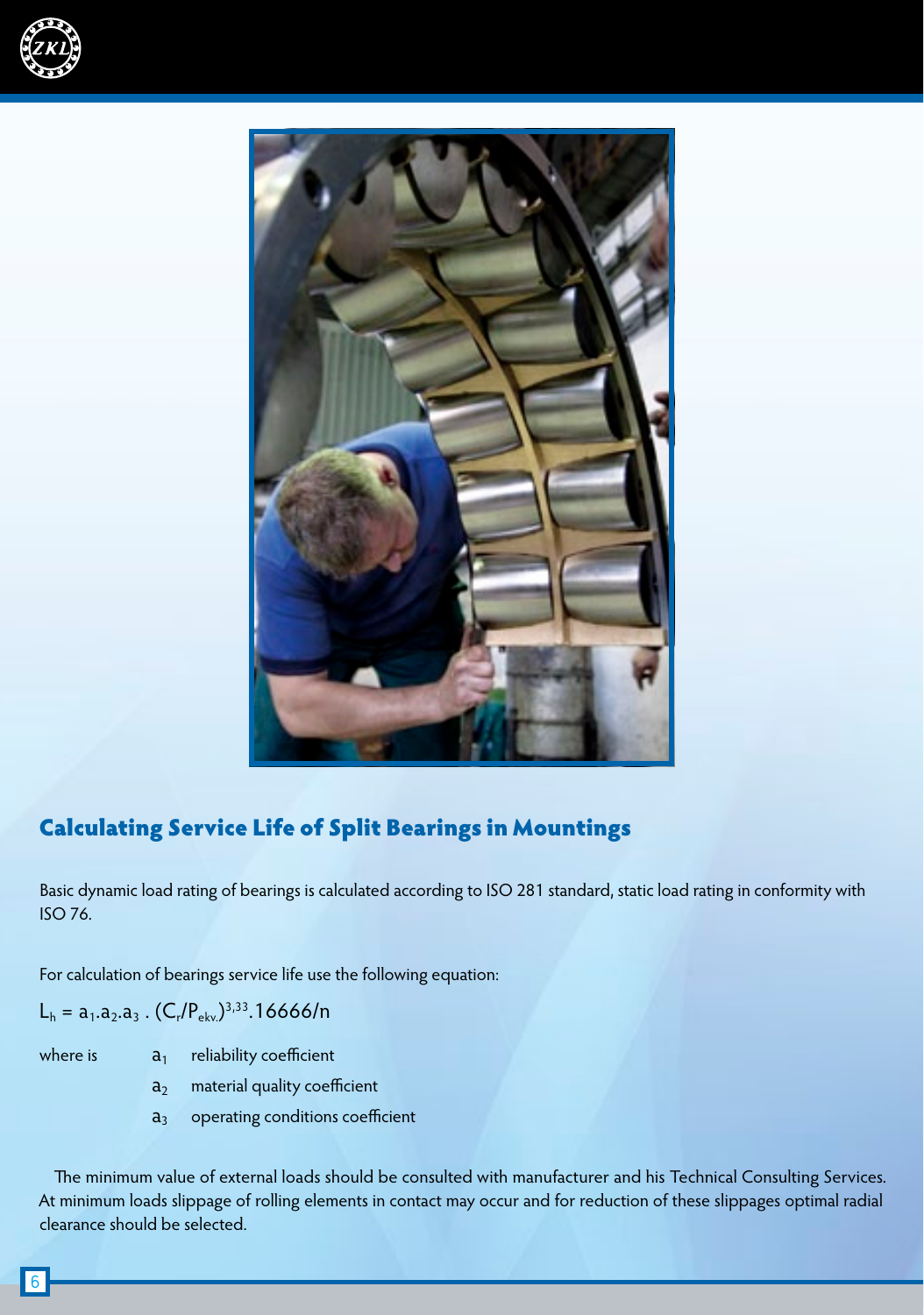



For minimum service life of 90 percent reliability at standard material and running conditions the coefficients  $a_1 a_2 a_3$ equal to 1

| Reliability percentage | 95 |      |      | oα |
|------------------------|----|------|------|----|
| d.                     |    | 0.44 | 0.33 |    |

For service life calculation of split roller bearings with radial clearance of C3 až C5 it is necessary to reduce the dynamic load  $C_r$  by approx. 5 to 10 percent.

At dimensions stabilization for higher operating temperatures the reduction of  $C<sub>r</sub>$  is as follows

| Temperature °C                      |  |  |
|-------------------------------------|--|--|
| C <sub>r</sub> reduction (percents) |  |  |

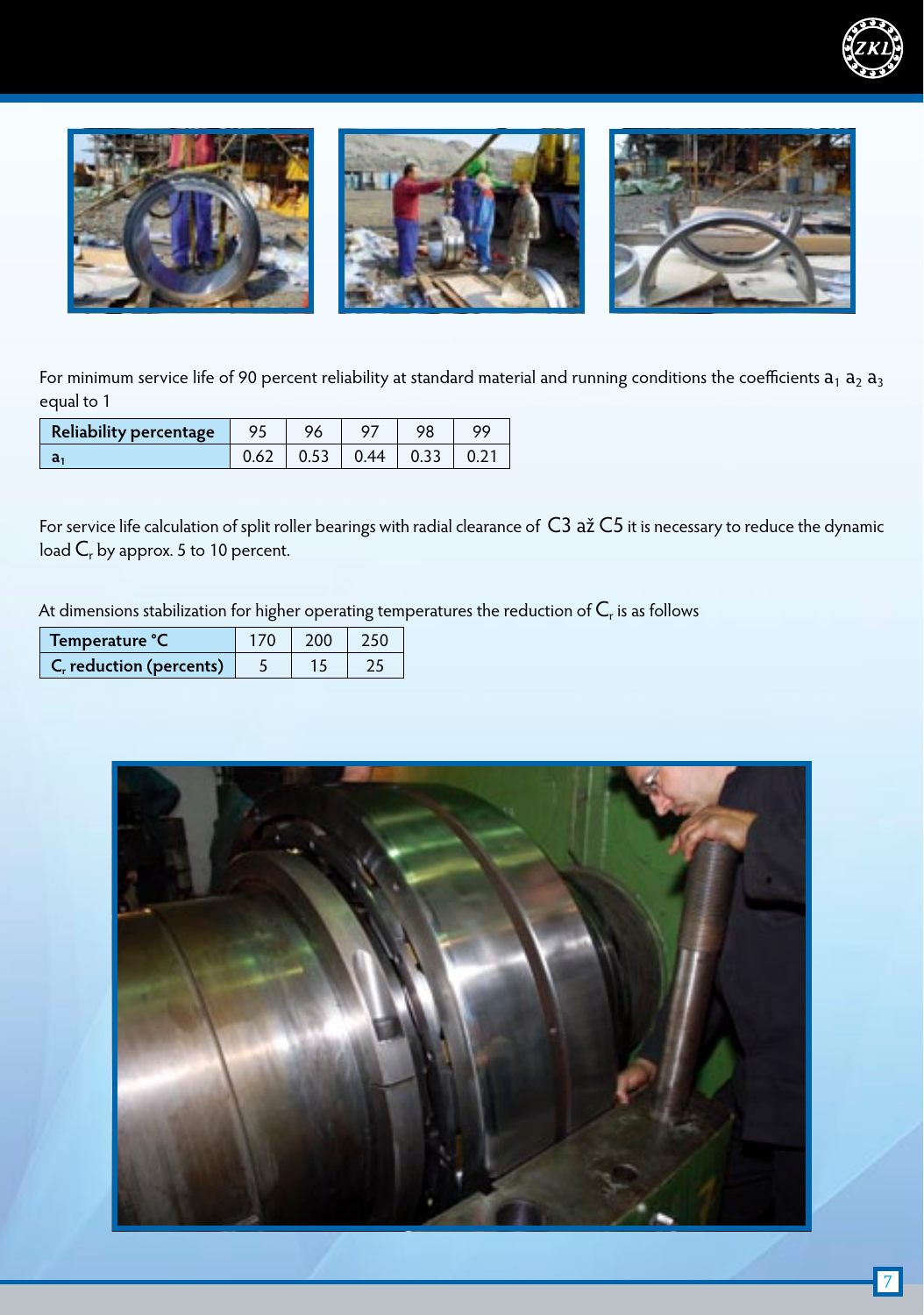



#### Bearings Lubrication

Lubrication of cross-split bearings should adhere to stipulations ruling for standard roller bearings. It is possible to lubricate both by oil or grease. Selection of lubricant type should comply with operating conditions given by maximum speed frequency, operating temperature and by external loads magnitude.



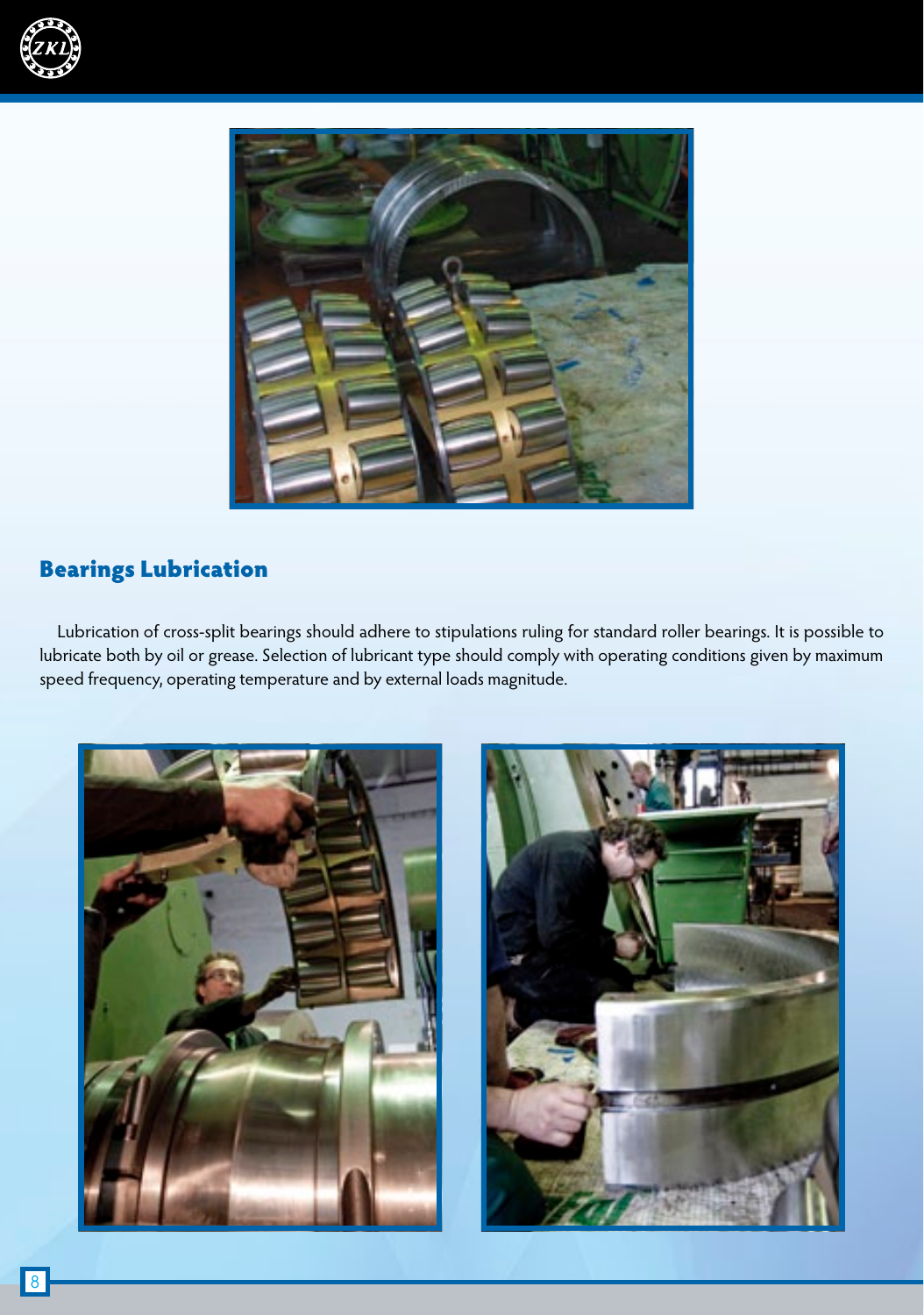



#### Recommendation

Production of split roller bearings is demanding and in ZKL it is enabled by mastering of special processes of bearing steel heat treatment as well as of splitting technology of individual components. Thus the undesirable material stress and subsequent deformations are eliminated. Specific approach in mounting design and in installation procedures requires close cooperation with the client. For example, in bearings service life calculation the standard equations in most cases cannot be applied without determination of correction coefficients. We recommend therefore to always consult the mounting project and installation procedures with the staff of ZKL Technical Consulting Services.

The split roller bearings can be also offered in other design types and executions (such as radial ball bearings, thrust ball bearings etc.).

In case you intend to replace the original non-split bearing by a split one we suggest to also contact ZKL technical office.

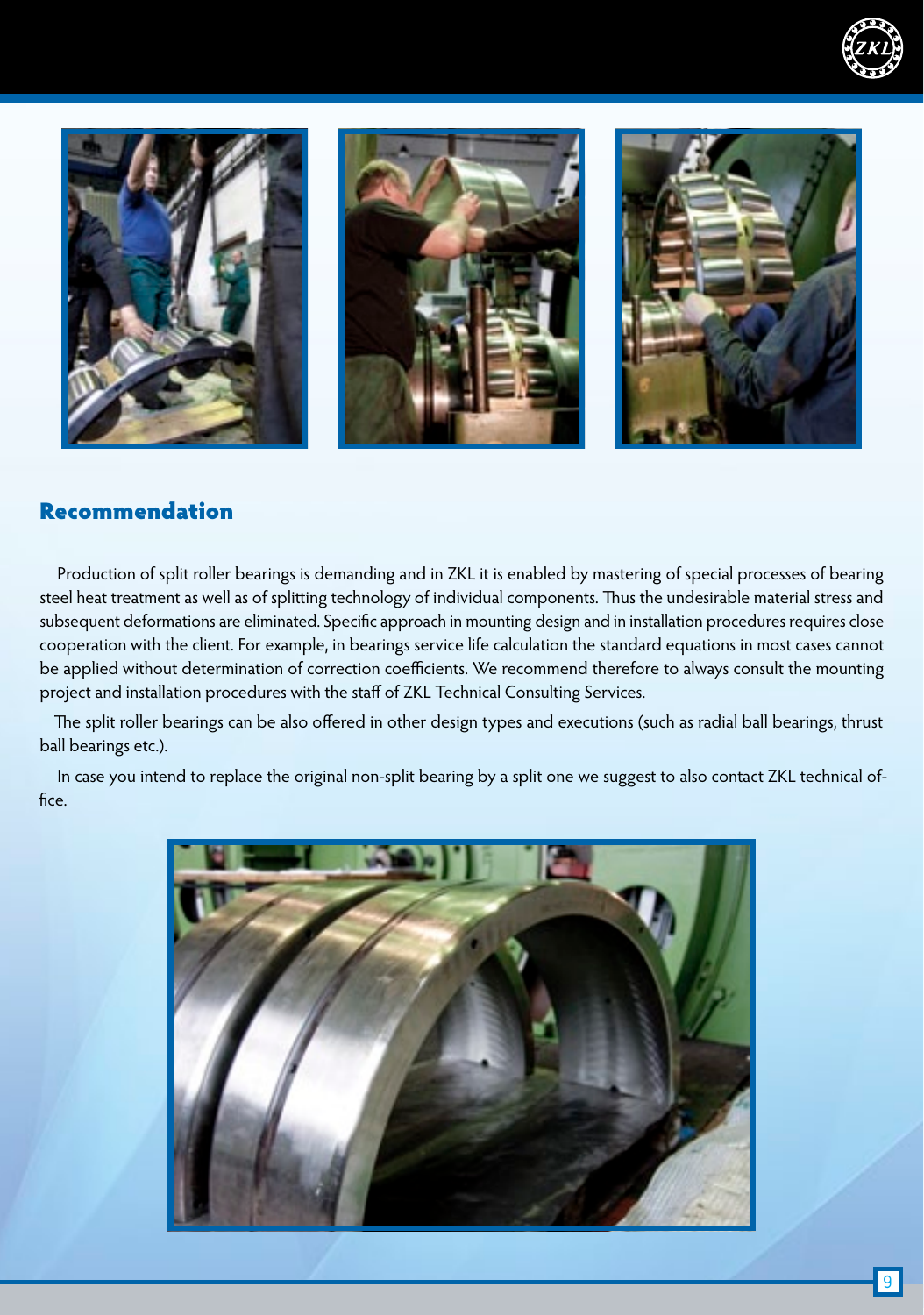

### **Cross-Split Spherical Roller Bearings**



| <b>Dimensions</b> |     |     |                |               | <b>Basic Load Rating</b> | <b>Fatigue Load</b> |                            |                  |  |
|-------------------|-----|-----|----------------|---------------|--------------------------|---------------------|----------------------------|------------------|--|
|                   |     |     | <b>Dynamic</b> | <b>Static</b> | Limit                    | Weight              | <b>Bearing Designation</b> |                  |  |
| $\mathbf d$       | D   | B   | B <sub>1</sub> | C,            | $C_{\rm or}$             | $P_{u}$             |                            |                  |  |
|                   |     | mm  |                |               | kN                       | kN                  | kg                         |                  |  |
|                   |     |     |                |               |                          |                     |                            |                  |  |
| 280,000           | 500 | 260 | 176            | 2764,20       | 4882,50                  | 395,83              | 175                        | PLC512-40        |  |
| 300,000           | 500 | 240 | 160            | 2791,30       | 5096,00                  | 410,01              | 150                        | <b>PLC512-41</b> |  |
| 360,000           | 540 | 220 | 134            | 2340,00       | 4635,00                  | 359,97              | 155                        | <b>PLC512-42</b> |  |
| 400,000           | 600 | 240 | 148            | 3024,00       | 5967,00                  | 449,01              | 205                        | PLC512-43        |  |
| 420,000           | 620 | 238 | 150            | 2937.60       | 6142,50                  | 456.80              | 215                        | <b>PLC512-44</b> |  |
| 460,000           | 700 | 245 | 165            | 3378.40       | 6812,00                  | 490,27              | 340                        | <b>PLC512-45</b> |  |
| 470,000           | 720 | 270 | 167            | 3712.80       | 7725.00                  | 551,73              | 375                        | <b>PLC512-46</b> |  |
| 560,000           | 800 | 230 | 150            | 3507,00       | 8313,00                  | 570,42              | 320                        | <b>PLC512-47</b> |  |
| 560,000           | 870 | 330 | 200            | 5161,20       | 11550.00                 | 780,69              | 580                        | <b>PLC512-48</b> |  |
| 600,000           | 920 | 310 | 212            | 5809,20       | 12480,00                 | 828,24              | 690                        | <b>PLC512-49</b> |  |
| 600,000           | 980 | 515 | 375            | 10816,00      | 22248.00                 | 1459,45             | 1 3 5 0                    | <b>PLC512-50</b> |  |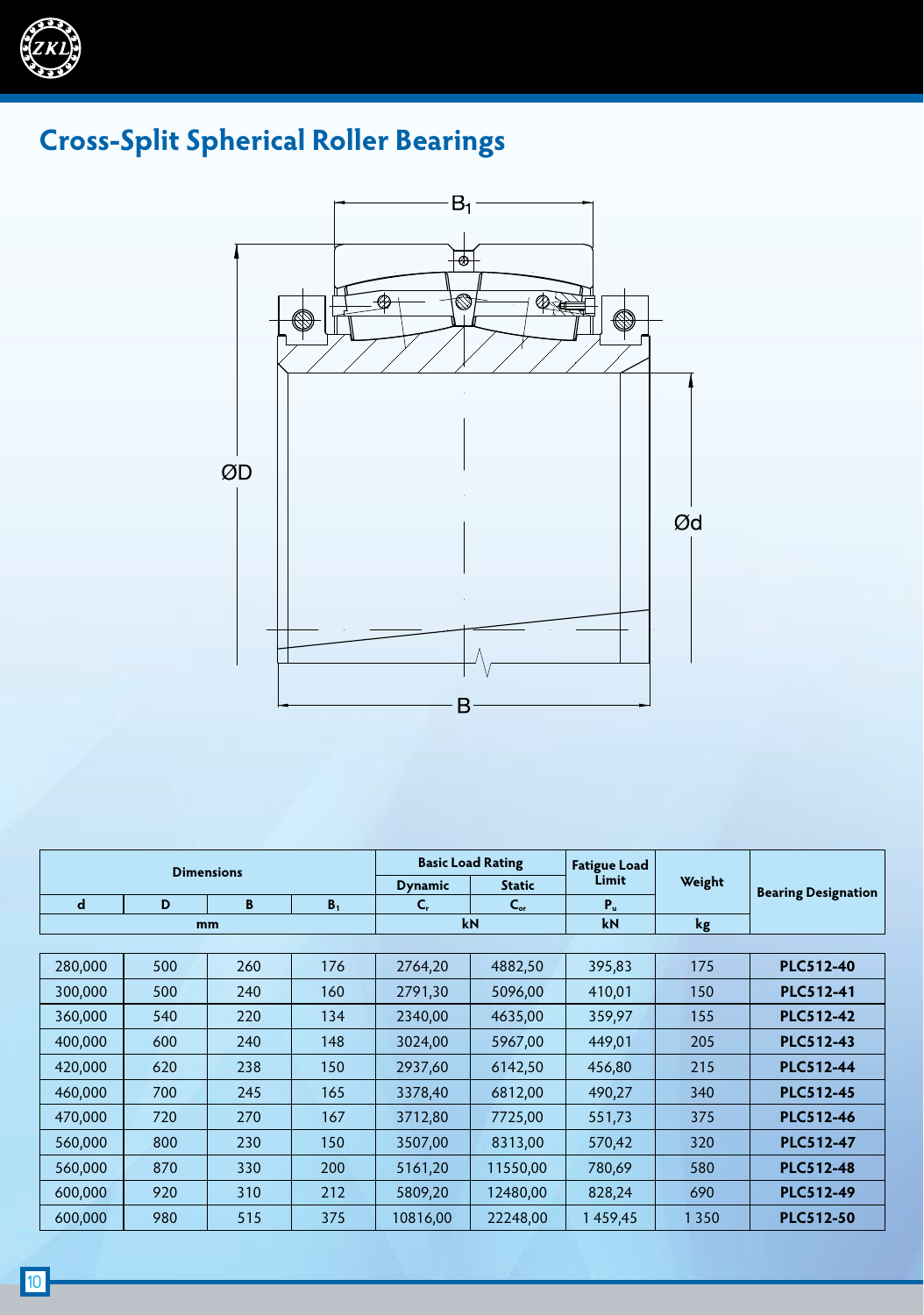

|             |         | <b>Dimensions</b> |       |                               | <b>Basic Load Rating</b> |               |         |                            |  |
|-------------|---------|-------------------|-------|-------------------------------|--------------------------|---------------|---------|----------------------------|--|
|             |         |                   |       | <b>Dynamic</b>                | <b>Static</b>            | Limit         | Weight  | <b>Bearing Designation</b> |  |
| $\mathbf d$ | D       | B                 | $B_1$ | $C_{r}$<br>$C_{\rm or}$<br>kN |                          | $P_u$         |         |                            |  |
|             |         | mm                |       |                               |                          | kN            | kg      |                            |  |
| 630,000     | 920     | 310               | 212   | 5922,00                       | 12240,00                 | 807,56        | 630     | PLC512-51                  |  |
| 670,000     | 980     | 350               | 230   | 6568,80                       | 14700,00                 | 951,85        | 800     | PLC512-52                  |  |
|             |         |                   |       |                               |                          |               |         |                            |  |
| 670,000     | 1150    | 500               | 345   | 12960,00                      | 23450,00                 | 1474,40       | 1710    | PLC512-39                  |  |
| 710,000     | 950     | 375               | 243   | 5922,50                       | 15912,00                 | 1 0 28,46     | 700     | PLC512-53                  |  |
| 710,000     | 1030    | 360               | 236   | 7300,80                       | 16068,00                 | 1023,98       | 880     | PLC512-54                  |  |
| 750,000     | 1000    | 360               | 250   | 6380,00                       | 17230,00                 | 1096,15       | 1220    | PLC512-37                  |  |
| 750,000     | 1090    | 475               | 335   | 10149,00                      | 25200,00                 | 1579,25       | 1 3 0 0 | PLC512-56                  |  |
| 800,000     | 1 0 6 0 | 370               | 258   | 7107,00                       | 19344,00                 | 1 208,34      | 810     | PLC512-57                  |  |
| 800,000     | 1 1 5 0 | 490               | 325   | 12896,00                      | 31930,00                 | 1966,45       | 1980    | PLC512-58                  |  |
| 850,000     | 1 1 2 0 | 390               | 272   | 7728,00                       | 21216,00                 | 1 302,62      | 830     | <b>PLC512-59</b>           |  |
| 850,000     | 1 1 8 0 | 331               | 206   | 6568,80                       | 17850,00                 | 1086,14       | 880     | PLC512-60                  |  |
| 850,000     | 1 2 8 0 | 430               | 280   | 10403,00                      | 24128,00                 | 1447,11       | 1550    | PLC512-61                  |  |
| 850,000     | 1 2 8 0 | 540               | 375   | 12896,00                      | 31930,00                 | 1915,05       | 2 3 5 0 | PLC512-62                  |  |
| 900,000     | 1 1 8 0 | 400               | 280   | 8578,50                       | 23256,00                 | 1404,79       | 1 1 0 0 | PLC512-63                  |  |
| 900,000     | 1 3 4 0 | 490               | 325   | 12648,00                      | 31500,00                 | 1860,94       | 1800    | PLC512-64                  |  |
| 950,000     | 1250    | 300               | 220   | 6400,00                       | 20000,00                 | 1 187,95      | 987     | <b>PLC512-28</b>           |  |
| 950,000     | 1 2 5 0 | 420               | 300   | 9239,10                       | 26520,00                 | 1575,22       | 1 3 0 0 | PLC512-65                  |  |
| 1 000,000   | 1470    | 530               | 345   | 15184,00                      | 37595,00                 | 2 156,83      | 3 0 0 0 | PLC512-66                  |  |
| 1020,000    | 1 2 8 0 | 352               | 218   | 6279,00                       | 19992,00                 | 1 171,74      | 950     | PLC512-67                  |  |
| 1060,000    | 1460    | 500               | 335   | 11730,00                      | 35175,00                 | 2 005,90      | 2470    | PLC512-68                  |  |
| 1 060,355   | 1400    | 490               | 335   | 11639,00                      | 33280,00                 | 1911,52       | 1800    | PLC512-69                  |  |
| 1 120,000   | 1460    | 500               | 335   | 11960,00                      | 34505,00                 | 1953,85       | 2070    | <b>PLC512-70</b>           |  |
| 1 120,000   | 1540    | 525               | 335   | 13965,00                      | 39780,00                 | 2 2 3 2 , 0 1 | 2950    | <b>PLC512-71</b>           |  |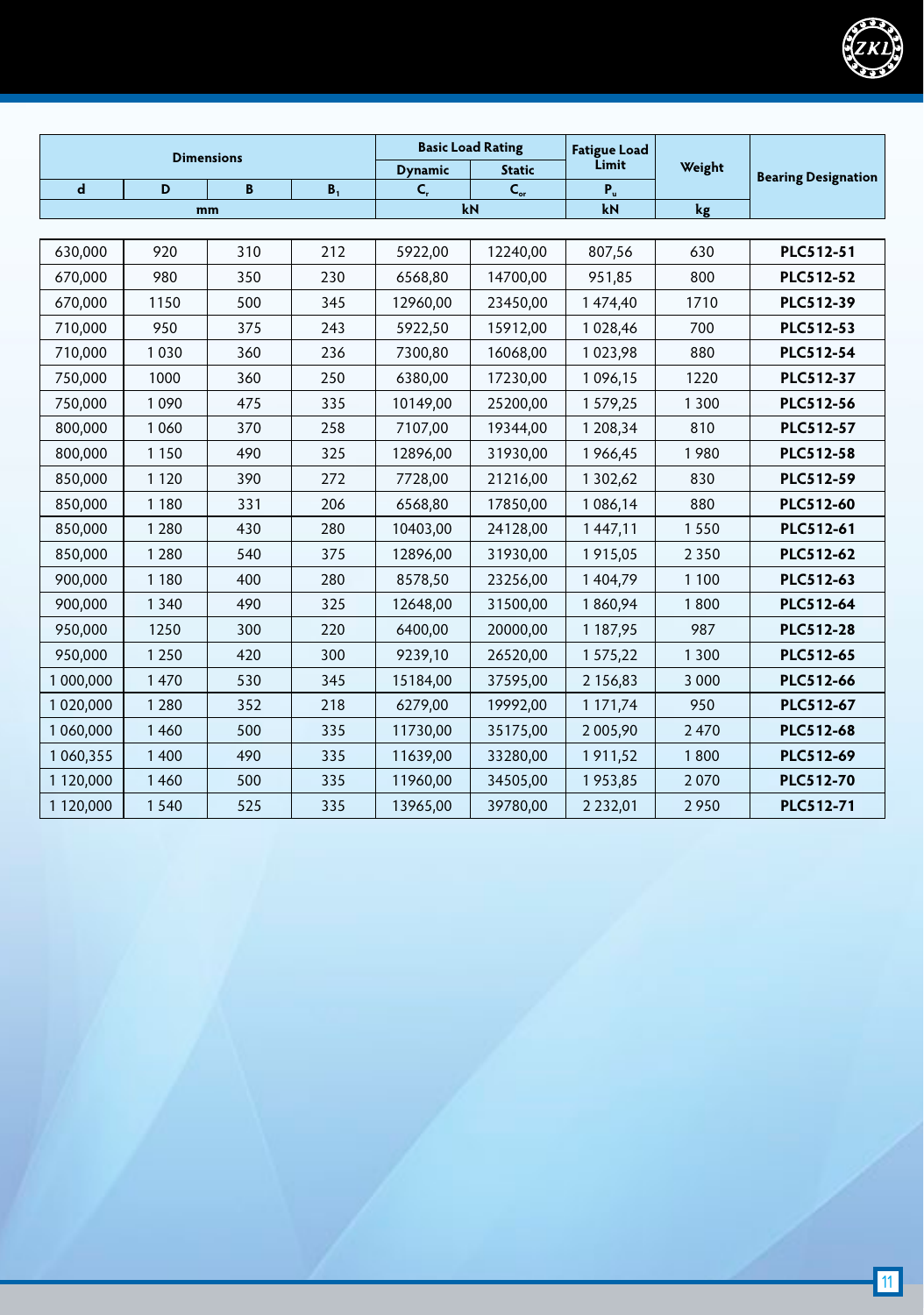

### **Cross-Split Cylindrical Roller Bearings**



| <b>Dimensions</b> |        |        | <b>Basic Load Rating</b> |                | <b>Fatigue Load</b> |        |        |                            |  |
|-------------------|--------|--------|--------------------------|----------------|---------------------|--------|--------|----------------------------|--|
|                   |        |        |                          | <b>Dynamic</b> | <b>Static</b>       | Limit  | Weight | <b>Bearing Designation</b> |  |
| $\mathbf d$       | D      | B      | B <sub>1</sub>           | $C_{r}$        | $C_{\rm or}$        | $P_u$  |        |                            |  |
|                   |        | mm     |                          | kN             |                     | kN     | kg     |                            |  |
|                   |        |        |                          |                |                     |        |        |                            |  |
| 150,0             | 254,00 | 98,40  | 55,60                    | 453,60         | 652,96              | 64,49  | 16,60  | <b>PLC410-49</b>           |  |
| 155,0             | 254,00 | 98,40  | 55,60                    | 453,60         | 652,96              | 64,25  | 16,60  | <b>PLC410-50</b>           |  |
| 160,0             | 273,05 | 109,00 | 60,30                    | 513,00         | 750,48              | 72,59  | 20,00  | <b>PLC411-29</b>           |  |
| 170,0             | 285,75 | 109,00 | 55,50                    | 550,80         | 840,58              | 80,07  | 23,00  | PLC411-30                  |  |
| 180,0             | 285,75 | 109,00 | 55,50                    | 550,80         | 840,58              | 79,55  | 23,00  | PLC411-31                  |  |
| 190,0             | 311,15 | 109,00 | 60,30                    | 575,64         | 935,98              | 86,65  | 25,00  | PLC411-32                  |  |
| 200,0             | 311,15 | 109,00 | 60,30                    | 575,64         | 935,98              | 86,14  | 25,00  | PLC411-33                  |  |
| 203,2             | 368,36 | 156,00 | 90,50                    | 1040,00        | 1520,00             | 135,28 | 62,00  | <b>PLC411-28</b>           |  |
| 218,0             | 393,76 | 156,00 | 90,50                    | 1200,00        | 1760,00             | 153,47 | 83,80  | PLC411-27-1                |  |
| 220,0             | 393,76 | 156,00 | 90,50                    | 1200,00        | 1760,00             | 153,32 | 83,00  | <b>PLC411-27</b>           |  |
| 220,0             | 342,90 | 115,00 | 63,50                    | 623,16         | 1038,80             | 92,87  | 32,00  | <b>PLC411-34</b>           |  |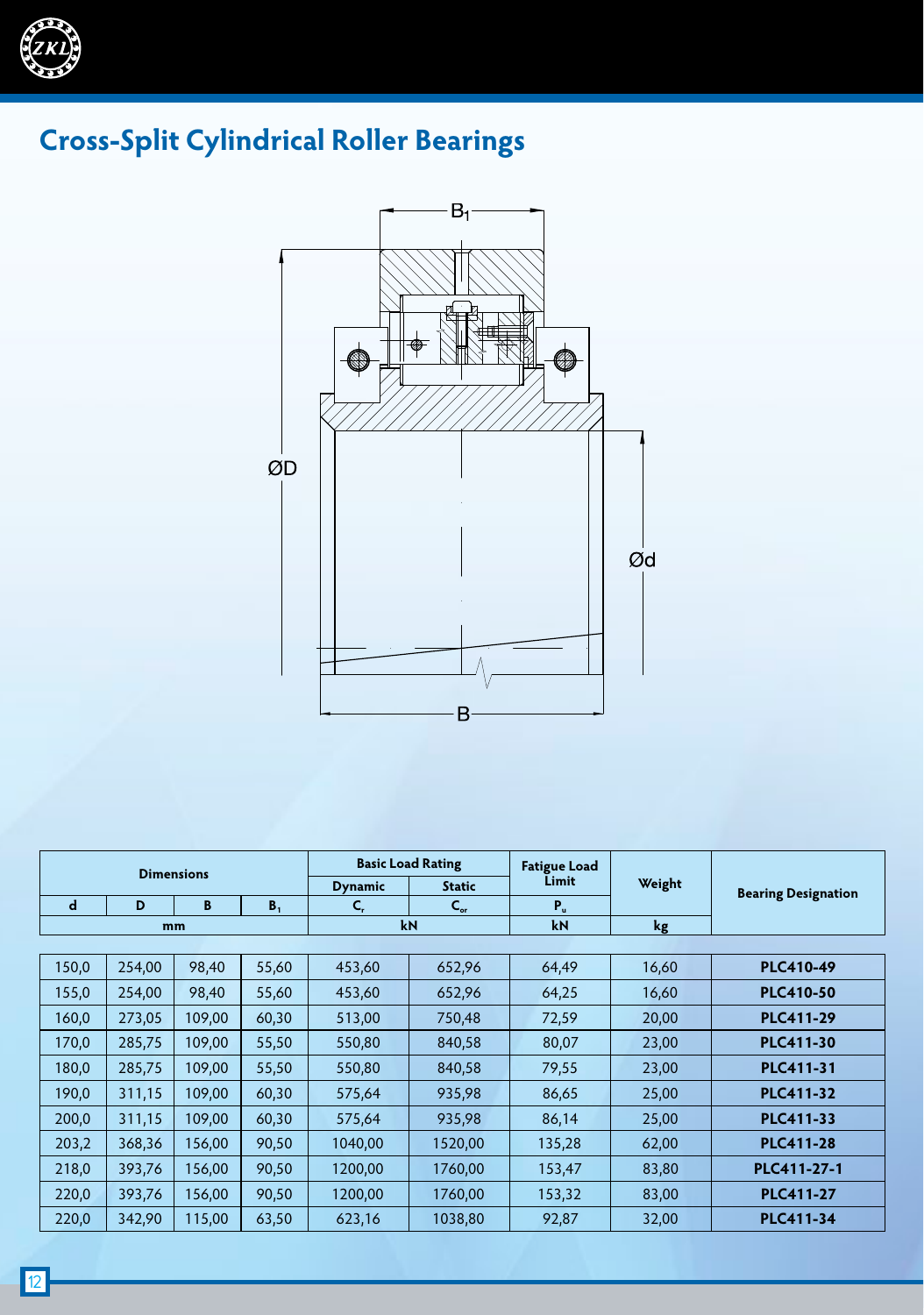

| <b>Dimensions</b> |        |        | <b>Basic Load Rating</b> |                | <b>Fatigue Load</b> |        |        |                            |  |
|-------------------|--------|--------|--------------------------|----------------|---------------------|--------|--------|----------------------------|--|
|                   |        |        |                          | <b>Dynamic</b> | <b>Static</b>       | Limit  | Weight | <b>Bearing Designation</b> |  |
| $\mathbf d$       | D      | B      | B <sub>1</sub>           | $\mathsf{C}_r$ | $C_{\rm or}$        | $P_u$  |        |                            |  |
|                   |        | mm     |                          | kN             |                     | kN     | kg     |                            |  |
|                   | 440,07 |        |                          | 1248,00        |                     |        |        | PLC412-7-1                 |  |
| 238,0             |        | 156,00 | 90,50                    |                | 1920,00             | 162,34 | 92,00  |                            |  |
| 240,0             | 374,65 | 122,00 | 66,70                    | 691,20         | 1240,20             | 107,99 | 40,00  | PLC411-35                  |  |
| 240,0             | 440,07 | 156,00 | 90,50                    | 1248,00        | 1920,00             | 162,19 | 92,00  | <b>PLC412-7</b>            |  |
| 260,0             | 431,80 | 170,00 | 96,80                    | 1140,00        | 1940,00             | 163,04 | 86,50  | PLC412-11                  |  |
| 260,0             | 406,40 | 128,00 | 69,00                    | 783,00         | 1412,98             | 120,09 | 50,00  | PLC412-12                  |  |
| 280,0             | 406,40 | 128,00 | 69,00                    | 783,00         | 1412,98             | 119,03 | 50,00  | PLC412-13                  |  |
| 300,0             | 438,15 | 143,00 | 74,60                    | 822,96         | 1543,36             | 127,21 | 60,00  | <b>PLC412-14</b>           |  |
| 320,0             | 622,37 | 272,00 | 160,40                   | 3100,00        | 4950,00             | 379,17 | 353,00 | <b>PLC412-8</b>            |  |
| 320,0             | 463,55 | 136,00 | 74,60                    | 915,84         | 1740,52             | 140,91 | 72,00  | PLC412-15                  |  |
| 340,0             | 488,95 | 136,00 | 74,60                    | 940,68         | 1884,68             | 150,03 | 78,00  | PLC412-16                  |  |
| 360,0             | 520,70 | 140,00 | 76,20                    | 1013,04        | 2044,74             | 159,84 | 86,00  | PLC412-17                  |  |
| 380,0             | 520,70 | 140,00 | 76,20                    | 1013,04        | 2044,74             | 158,77 | 86,00  | PLC412-18                  |  |
| 400,0             | 546,10 | 140,00 | 76,20                    | 1047,60        | 2200,56             | 168,36 | 95,00  | PLC412-19                  |  |
| 420,0             | 571,50 | 140,00 | 76,20                    | 1071,36        | 2356,38             | 177,77 | 104,00 | <b>PLC412-20</b>           |  |
| 440,0             | 596,90 | 140,00 | 76,20                    | 1110,24        | 2512,20             | 186,99 | 114,00 | <b>PLC412-21</b>           |  |
| 460,0             | 596,90 | 140,00 | 76,20                    | 1110,24        | 2512,20             | 185,93 | 114,00 | <b>PLC412-22</b>           |  |
| 480,0             | 628,65 | 144,00 | 81,00                    | 1146,96        | 2578,98             | 188,15 | 128,00 | PLC412-23                  |  |
| 500,0             | 654,05 | 168,00 | 80,20                    | 1190,16        | 2748,58             | 198,12 | 136,00 | <b>PLC412-24</b>           |  |
| 530,0             | 692,15 | 168,00 | 81,00                    | 1230,12        | 2920,30             | 206,91 | 164,00 | <b>PLC412-25</b>           |  |
| 560,0             | 717,55 | 168,00 | 81,00                    | 1270,08        | 3090,96             | 216,11 | 175,00 | <b>PLC412-26</b>           |  |
| 600,0             | 774,70 | 172,00 | 84,10                    | 1404,00        | 3509,66             | 240,05 | 210,00 | <b>PLC412-27</b>           |  |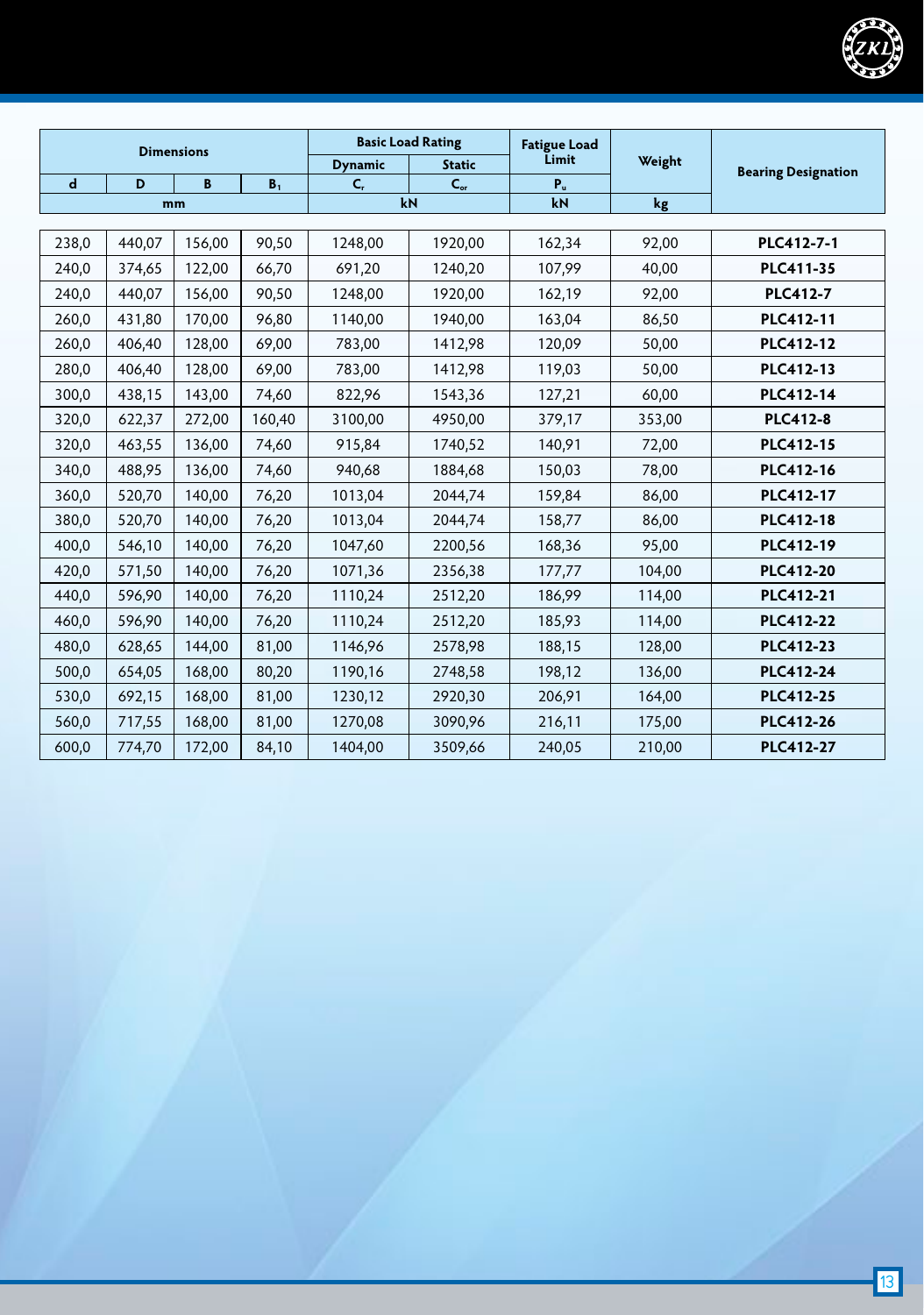

| <b>Dimensions</b> |        | <b>Basic Load Rating</b> |        | <b>Fatigue Load</b> |               |        |                 |                            |  |
|-------------------|--------|--------------------------|--------|---------------------|---------------|--------|-----------------|----------------------------|--|
|                   |        |                          |        | <b>Dynamic</b>      | <b>Static</b> | Limit  | Weight          | <b>Bearing Designation</b> |  |
| $\mathbf d$       | D      | B                        | $B_1$  | $C_{r}$             | $C_{\rm or}$  | $P_u$  |                 |                            |  |
|                   |        | mm                       |        | kN                  |               | kN     | kg <sub>2</sub> |                            |  |
|                   |        |                          |        |                     |               |        |                 |                            |  |
| 150,0             | 292,10 | 123,80                   | 68,30  | 810,30              | 1087,56       | 104,54 | 64,00           | PLC411-36                  |  |
| 155,0             | 292,10 | 123,80                   | 68,30  | 810,30              | 1087,56       | 104,19 | 64,00           | PLC411-37                  |  |
| 160,0             | 317,50 | 140,00                   | 83,30  | 853,59              | 1115,64       | 104,79 | 39,00           | PLC411-38                  |  |
| 165,0             | 317,50 | 140,00                   | 83,30  | 853,59              | 1115,64       | 104,46 | 39,00           | PLC411-39                  |  |
| 180,0             | 330,20 | 140,00                   | 83,30  | 942,39              | 1286,28       | 118,44 | 45,00           | PLC411-40                  |  |
| 190,0             | 368,30 | 156,00                   | 90,50  | 1098,90             | 1573,56       | 141,03 | 59,00           | <b>PLC411-41</b>           |  |
| 195,0             | 368,30 | 156,00                   | 90,50  | 1098,90             | 1573,56       | 140,66 | 59,00           | <b>PLC411-42</b>           |  |
| 280,0             | 463,55 | 186,00                   | 101,60 | 1514,04             | 2316,60       | 190,53 | 86,00           | <b>PLC412-28</b>           |  |
| 300,0             | 495,30 | 193,00                   | 103,20 | 1622,82             | 2601,72       | 209,70 | 123,00          | <b>PLC412-29</b>           |  |
| 320,0             | 527,05 | 192,00                   | 106,40 | 1731,60             | 2831,76       | 223,96 | 150,00          | PLC412-30                  |  |
| 340,0             | 565,15 | 200,00                   | 115,90 | 1919,19             | 3175,20       | 246,18 | 182,00          | PLC412-31                  |  |
| 360,0             | 565,15 | 200,00                   | 115,90 | 1919,19             | 3175,20       | 244,57 | 182,00          | PLC412-32                  |  |
| 380,0             | 584,20 | 200,00                   | 111,10 | 2022,42             | 3514,32       | 267,35 | 186,00          | PLC412-33                  |  |
| 400,0             | 615,95 | 200,00                   | 115,90 | 2117,88             | 3713,04       | 278,08 | 209,00          | PLC412-34                  |  |
| 420,0             | 647,70 | 200,00                   | 119,10 | 2234,43             | 3998,16       | 295,00 | 241,00          | PLC412-35                  |  |
| 440,0             | 666,75 | 200,00                   | 115,90 | 2373,18             | 4381,56       | 319,82 | 250,00          | PLC412-36                  |  |
| 460,0             | 666,75 | 200,00                   | 115,90 | 2373,18             | 4381,56       | 318,11 | 250,00          | PLC412-37                  |  |
| 480,0             | 698,50 | 223,00                   | 119,10 | 2497,50             | 4772,52       | 341,86 | 263,00          | PLC412-38                  |  |
| 500,0             | 717,55 | 226,00                   | 115,90 | 2604,06             | 5158,08       | 365,88 | 272,00          | PLC412-39                  |  |
| 530,0             | 762,00 | 229,00                   | 119,10 | 2847,15             | 5547,96       | 386,59 | 309,00          | PLC412-40                  |  |
| 560,0             | 793,75 | 233,00                   | 122,20 | 2969,25             | 6000,48       | 412,31 | 336,00          | <b>PLC412-41</b>           |  |
| 600,0             | 838,20 | 214,00                   | 119,10 | 3073,59             | 6471,36       | 436,66 | 381,00          | <b>PLC412-42</b>           |  |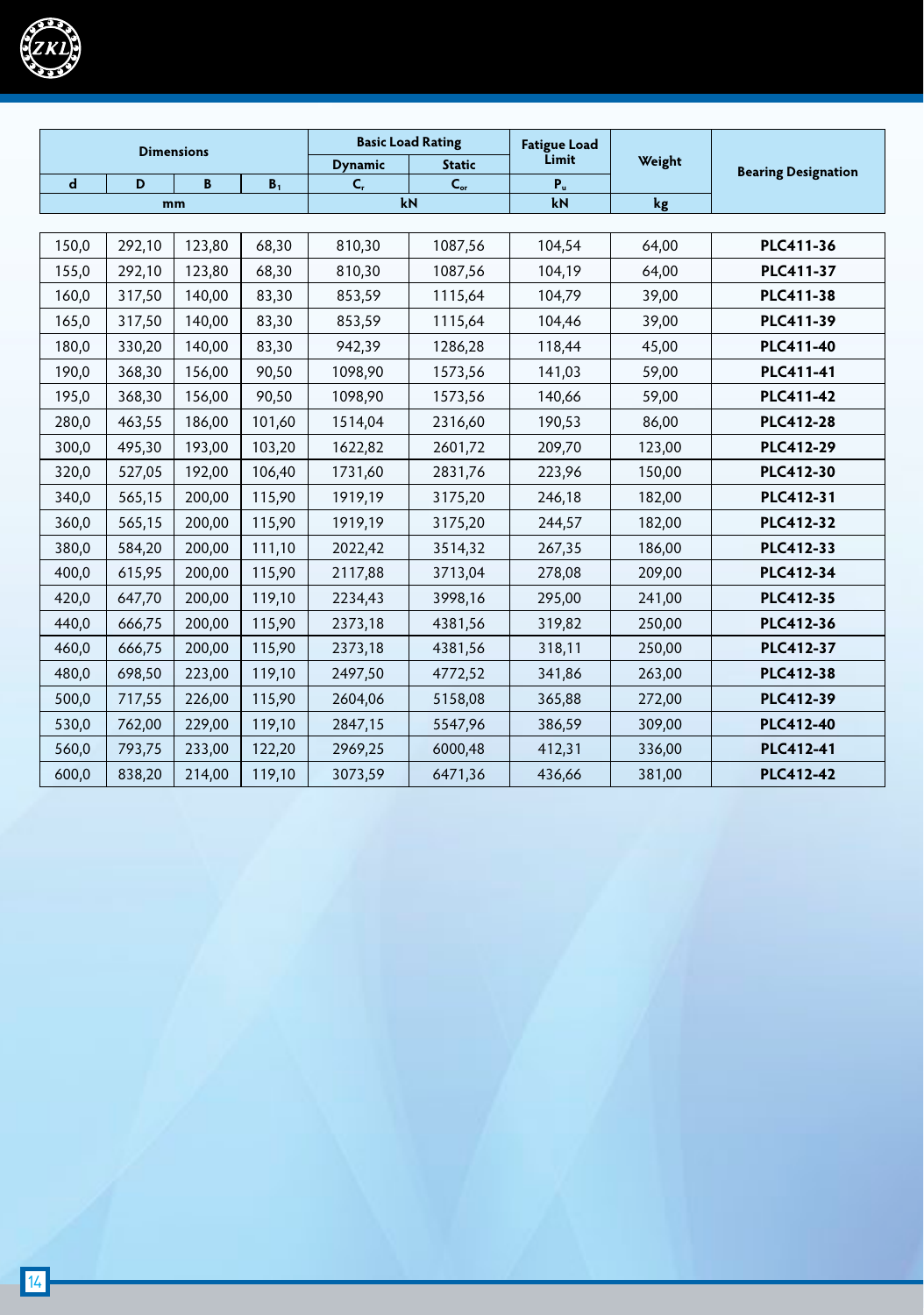

| <b>Dimensions</b> |        | <b>Basic Load Rating</b> |                | <b>Fatigue Load</b> |                 |        |        |                            |  |
|-------------------|--------|--------------------------|----------------|---------------------|-----------------|--------|--------|----------------------------|--|
|                   |        |                          |                | <b>Dynamic</b>      | <b>Static</b>   | Limit  | Weight | <b>Bearing Designation</b> |  |
| $\mathbf d$       | D      | B                        | B <sub>1</sub> | $C_r$               | $C_{\text{or}}$ | $P_u$  |        |                            |  |
|                   |        | mm                       |                |                     | kN              | kN     | kg     |                            |  |
|                   |        |                          |                |                     |                 |        |        |                            |  |
| 150,0             | 330,20 | 160,00                   | 81,00          | 1176,45             | 1516,25         | 142,18 | 57,00  | PLC411-43                  |  |
| 160,0             | 355,60 | 171,00                   | 103,20         | 1369,65             | 1955,00         | 179,45 | 72,00  | <b>PLC411-44</b>           |  |
| 170,0             | 355,60 | 171,00                   | 103,20         | 1369,65             | 1955,00         | 178,42 | 72,00  | PLC411-45                  |  |
| 180,0             | 374,65 | 178,00                   | 92,10          | 1476,60             | 2130,00         | 191,28 | 79,00  | PLC411-46                  |  |
| 190,0             | 419,10 | 191,00                   | 97,70          | 584,20              | 2527,50         | 220,69 | 105,00 | PLC412-43                  |  |
| 200,0             | 419,10 | 191,00                   | 97,70          | 584,20              | 2527,50         | 219,61 | 105,00 | <b>PLC412-44</b>           |  |
| 220,0             | 469,90 | 212,00                   | 109,60         | 1900,95             | 2703,75         | 227,42 | 145,00 | PLC412-45                  |  |
| 240,0             | 482,60 | 211,00                   | 105,60         | 2118,30             | 3188,75         | 264,51 | 150,00 | PLC412-46                  |  |
| 260,0             | 482,60 | 211,00                   | 105,60         | 2118,30             | 3188,75         | 262,35 | 150,00 | <b>PLC412-47</b>           |  |
| 280,0             | 495,30 | 244,00                   | 139,70         | 2454,10             | 4041,25         | 328,22 | 182,00 | PLC412-48                  |  |
| 300,0             | 558,80 | 244,00                   | 139,70         | 2518,50             | 4140,00         | 326,08 | 238,00 | <b>PLC412-49</b>           |  |
| 340,0             | 615,95 | 279,00                   | 158,00         | 3193,55             | 5490,00         | 418,73 | 318,00 | PLC412-50                  |  |
| 360,0             | 615,95 | 279,00                   | 158,00         | 3193,55             | 5490,00         | 416,14 | 318,00 | PLC412-51                  |  |
| 380,0             | 685,80 | 292,00                   | 166,70         | 3533,95             | 6000,00         | 442,94 | 431,00 | PLC412-52                  |  |
| 400,0             | 685,80 | 292,00                   | 166,70         | 3533,95             | 6000,00         | 440,48 | 431,00 | PLC412-53                  |  |
| 420,0             | 700,00 | 284,00                   | 160,00         | 4018,10             | 7507,50         | 546,04 | 395,00 | <b>PLC412-54</b>           |  |
| 440,0             | 700,00 | 284,00                   | 160,00         | 4018,10             | 7507,50         | 543,15 | 395,00 | PLC412-55                  |  |
| 460,0             | 740,00 | 294,00                   | 170,00         | 4265,35             | 7695,00         | 548,21 | 431,00 | <b>PLC412-56</b>           |  |
| 500,0             | 850,90 | 300,00                   | 187,40         | 4786,30             | 8801,25         | 605,14 | 730,00 | PLC412-57                  |  |
| 530,0             | 850,90 | 300,00                   | 187,40         | 4786,30             | 8801,25         | 601,16 | 730,00 | PLC412-58                  |  |
| 560,0             | 863,60 | 310,00                   | 196,90         | 5384,30             | 10638,75        | 720,06 | 635,00 | PLC412-59                  |  |
| 600,0             | 890,00 | 310,00                   | 184,00         | 5605,10             | 11412,50        | 761,94 | 680,00 | <b>PLC412-60</b>           |  |